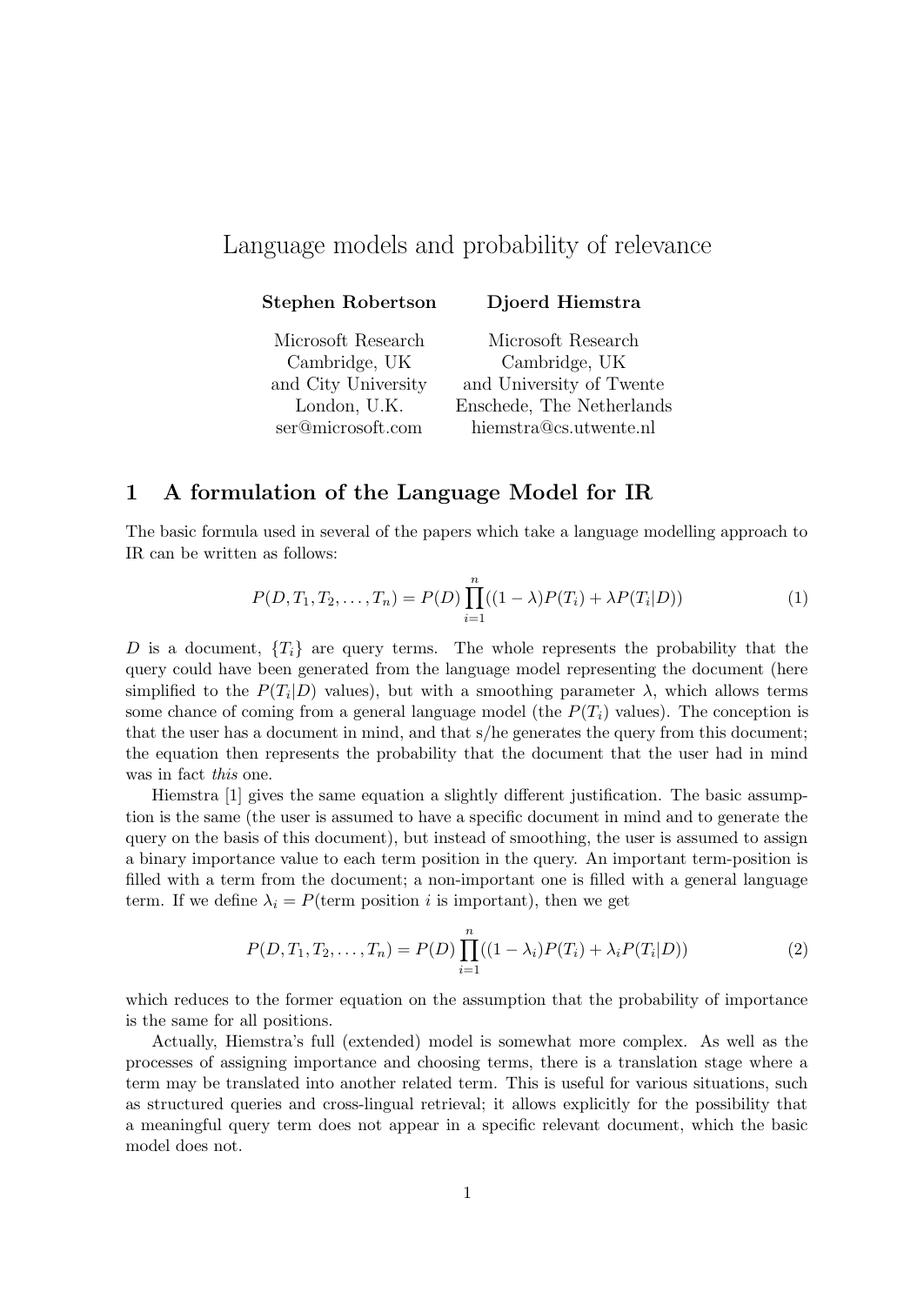### 2 The source document concept

The idea that a query arises from a specific document might make sense if we assume that there is exactly one relevant document in the collection, which the user knows (or guesses) something about. In that case, the system may or may not rank this document first, but as soon as the user reaches the document in question, the search must be finished. Indeed, if the model is self-consistent, the probabilities assigned to all documents in the collection should sum to one, and should change as the user makes judgements. Furthermore, the only form of relevance feedback that now makes sense is negative – in the case of a positive judgement all remaining probabilities become zero.

It is possible to be a little more vague about the origin of the query, by keeping the formal model as defined above, but suggesting informally that the user has some kind of ideal relevant document in mind, and that s/he will judge a document relevant if it is sufficiently close (similar) to this ideal. This is the line taken, for example, by Ponte [2]. The problem with this concept is that it immediately compromises one of the advantages of the LM approach. One feature which the LM approach might be said to share with the probabilistic model approach to IR is that it is quite explicit about the measure of association or similarity between the document and the query. Both models avoid the general, loose notion of similarity that characterises many other approaches, in favour of an explicitly defined measure that comes out of the assumptions of the model. This is so in the LM approach if it is assumed that there is a specific precursor document: the measure of similarity is now the probability that this particular document is the one. But the vaguer concept relies on some undefined (in the model) notion of similarity between a specific document and the conceived ideal document.

# 3 Hiemstra's relevance feedback model

Hiemstra [1] proposes a version of his model which allows for multiple relevant documents and relevance feedback. In this version, each relevant document is assumed to have generated the query independently. Then, for feedback, each known example of a relevant document can be used to provide evidence about the importance  $\lambda_i$  of each query term. This evidence is accumulated across the examples, and the result is an estimate of  $\lambda_i$ , potentially different for every term i, which may be used in a new search. (Hiemstra does not address the question of query expansion.)

A problem with this model is that the notion of each query term position having some general (average) importance independent of the document is not really compatible with the assumed generation process. In the generation model, if a term does not occur in a particular document, it *must* have been unimportant when the query was generated from that document. So we would have to conclude that as the same query is generated from different documents, the same query term position is sometimes unimportant and sometimes important – but it nevertheless results in the same actual word each time.

This problem would not occur in the same form under Hiemstra's extended model (which has a translation stage as well as a choice stage) – one might then assume that importance has been pre-assigned to term positions, independently of the generating document, and that a term which seems to be important but which does not occur explicitly in this particular document is the result of a translation step (of which we might be uncertain). But the idea of the same query arising by independent generation processes is still fairly far-fetched.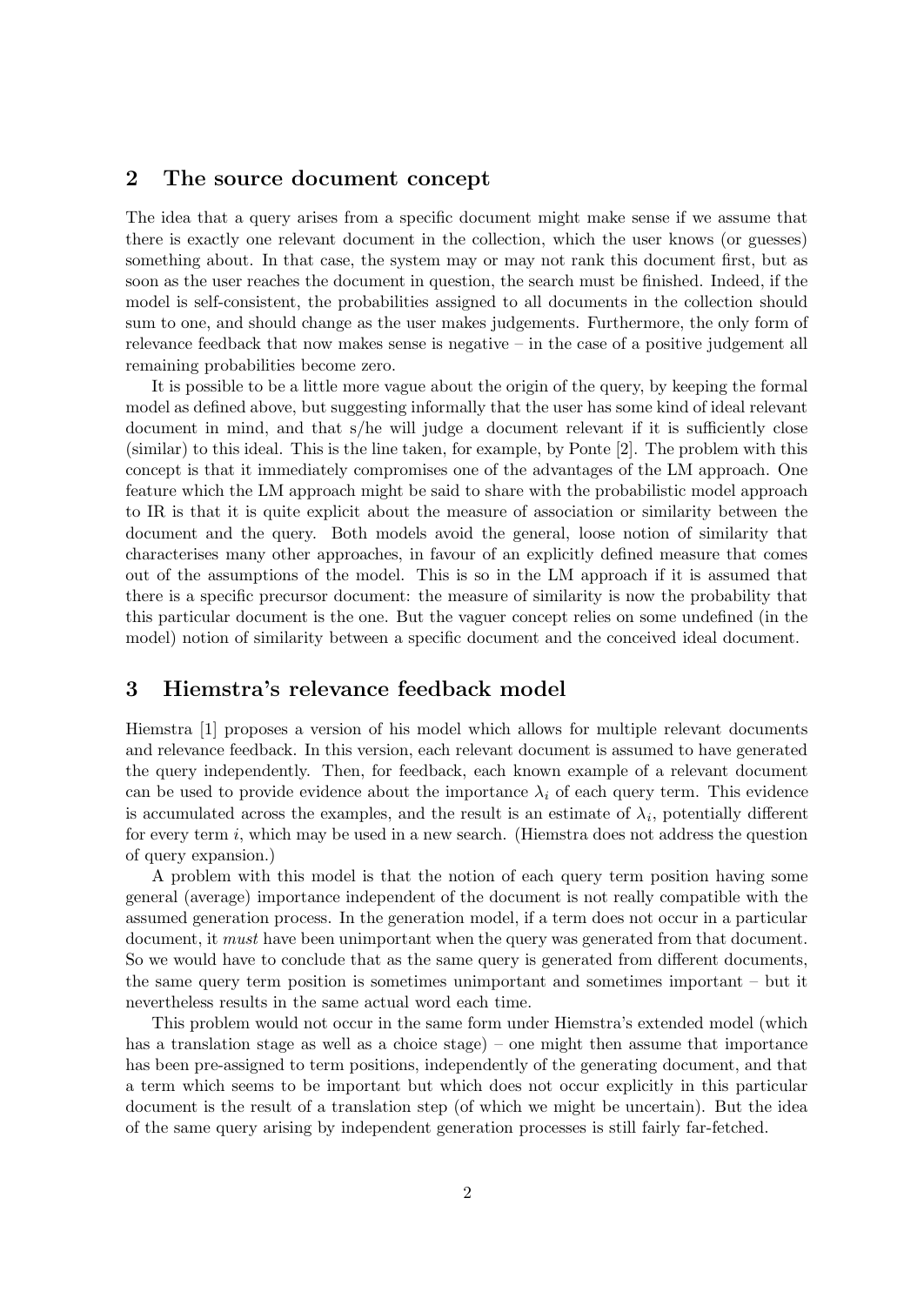### 4 Ponte's relevance feedback model

Ponte [2], by contrast, addresses query expansion but not reweighting. Terms are selected from known relevant documents by some selection value or offer weight, inspired in part by previous work on term selection and in part by the parameters available from a language model for each of these example documents. The combination as a term selection value, although based on the set of example documents, does not appear to relate to any language model of this set as a whole.

These additional terms are added to the original query, and the result is treated as a new query (in the usual relevance feedback fashion, applied to some new documents). In other words, for each individual document, we ask the question "What is the probability that this document generated the query?" – even though we know that the new part of the query was generated from some set of documents, not including the document in question, and the user has already told us, once for each member of the set, that the old part of the query was generated from this individual document.

Both Hiemstra's and Ponte's approaches may be good heuristic solutions to the problem of incorporating relevance feedback into the language model approach. Neither of them really addresses the question of the relationship between the language model and relevance feedback – in particular, in what way a language model may be trained on the basis of relevance feedback data.

### 5 A general LM approach to multiple relevant documents?

What would a proper LM approach to the multiple-relevant-document case look like?

Here is one suggestion: there should be an explicit model which generates the set of relevant documents. Thus, and probably only thus, can relevant documents be seen in the LM approach to have some similarity, different from the whole collection, which would allow in principle some form of relevance feedback. But such a model would seem to have considerable difficulties.

The LM approach at present allows for  $N+1$  language models, where N is the collection size. The additional one is the general language model. The relationship between this last and the individual document models is never raised (How can a document be generated from one language model when the entire collection is generated from a different one?). This problem multiplies if we start looking at models for sets of documents.

Is there any mechanism within the LM field for considering some kind of global-and-local model structure? One possible mechanism is the one with which we are familiar: the mixture model. However, this is a curious view of the interaction between the two – two distinct low-level language models with unrelated probabilities for the same event, and a higher-level model for deciding which of these to use. It would seem to bear little relation to any real authorship process. The language that I use in writing a paper on a specialist subject is basically the same language I use when talking to my family, with only some parts modified by the context of the specific subject. It seems that what we need is a general model for some large accumulation of text, which is modified (not replaced) by a local model for some smaller part of the same text. The modification affects (for example) some parts of the vocabulary only.

If we assume that documents are multi-topic, and that relevance to a topic in the IR sense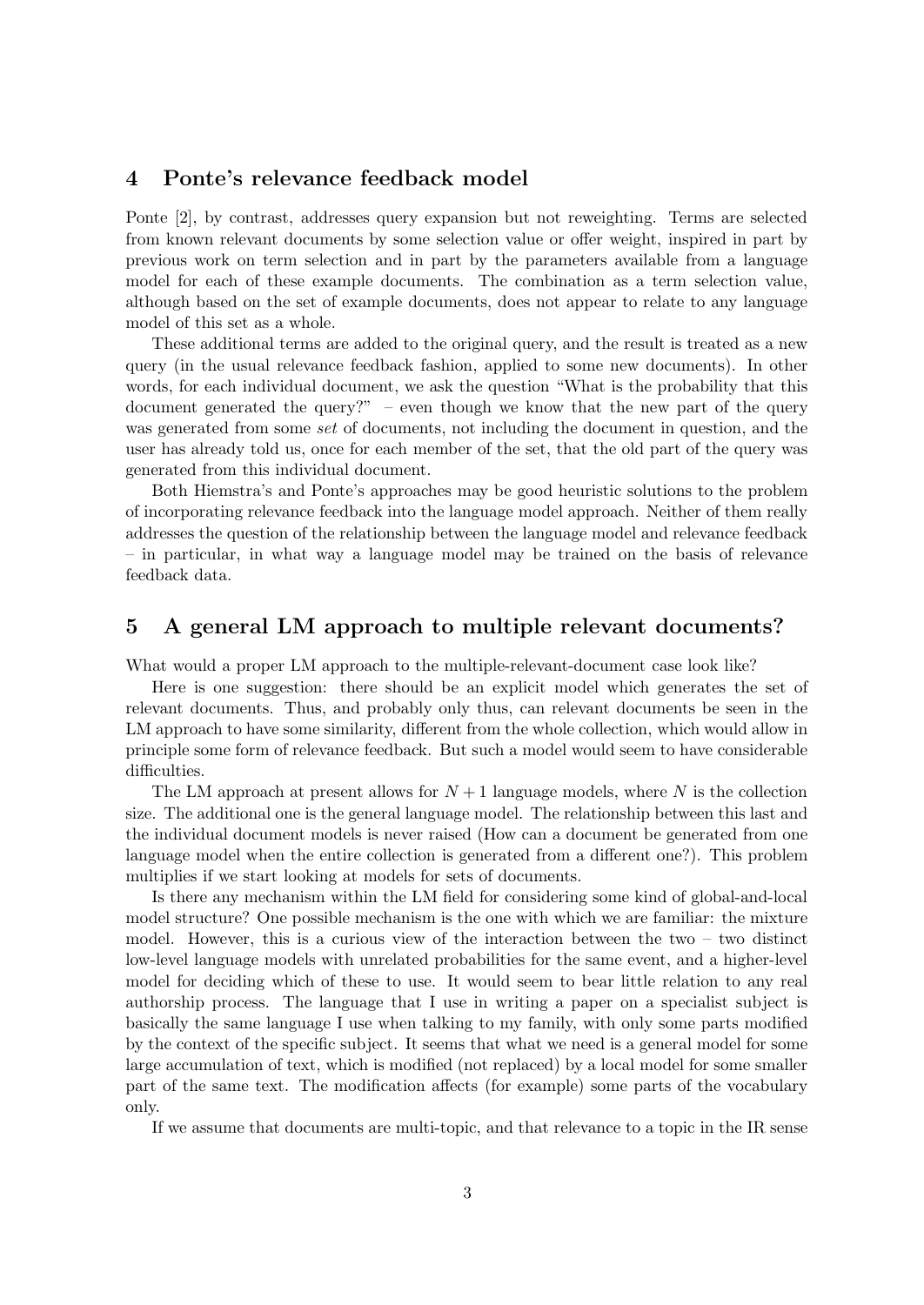is only one aspect of such a multi-topic document, then we actually need a 3-level structure:

- 1. A whole-collection model. . .
- 2. . . . modified by a relevant-documents model. . .
- 3. . . . modified by an individual document model.

This last includes all the special aspects of this document that are specific to other topics, other than the topic of this particular user query. It would play something like the role of an error term in a regression or ANOVA model – "all the variance not explained by the above". It would seem to be necessary in the IR context in order to avoid the assumption that all relevant documents are the same.

The query would also be generated by 1 and 2. Thus the query, and also any known relevant documents, would be evidence about the  $1+2$  combination, and specifically (in comparison with the whole collection) about how 2 modifies 1. The question to be asked about each document is: Does model component 2 explain any aspect of this document? Or in other words, what evidence does this document present for a level 2 component? The task of relevance feedback would be to draw inferences (i.e. learn) about level 2.

It may be noted that in this context, the concepts of 'explanation', 'generation' and 'prediction' are more or less equivalent: saying a model explains a piece of text is the same as saying it generates it (in the language model sense), or that it predicts it.

#### 5.1 Parsimonious models

A difficulty with this approach lies in comparing different models for their explanatory power concerning a piece of text. If a model can incorporate as many parameters as it wants, then it can fit any fixed set of data to any degree of accuracy. In principle, a document-specific model can explain a document completely (or rather, within the limits of the basic modelling approach, e.g. bigram), and has no need to appeal to a higher-level model of a collection of documents. The only sense in which such a higher-level model might contribute is in the sense of explaining the data more parsimoniously. Thus a collection model with only minor modifications for the individual documents would be good because it explained the same set of data as well but with less parameters.

So, for example, a unigram model of general language, modified by a small number of topic-specific unigram models, each of which had parameters for only a small number of topicspecific specialist terms, would be a very parsimonious model for a collection of documents. The modelling approach to be used would have to reward parsimony for this to work. There are indeed approaches to statistical modelling, particularly some Bayesian and maximum entropy models, which do this. But as far as we know no such model has been used in the LM domain.

#### 5.2 The 3-level model again

Assume, then, that we have an approach to language modelling which (a) rewards parsimony, and (b) allows a more specialist model to be built parsimoniously on top of a more general one. We suppose that every document is generated by a general language model (level 1), modified by some unknown set of special models relating to the specific combination of topics referred to in this document. We will assume that they can all be rolled into a single